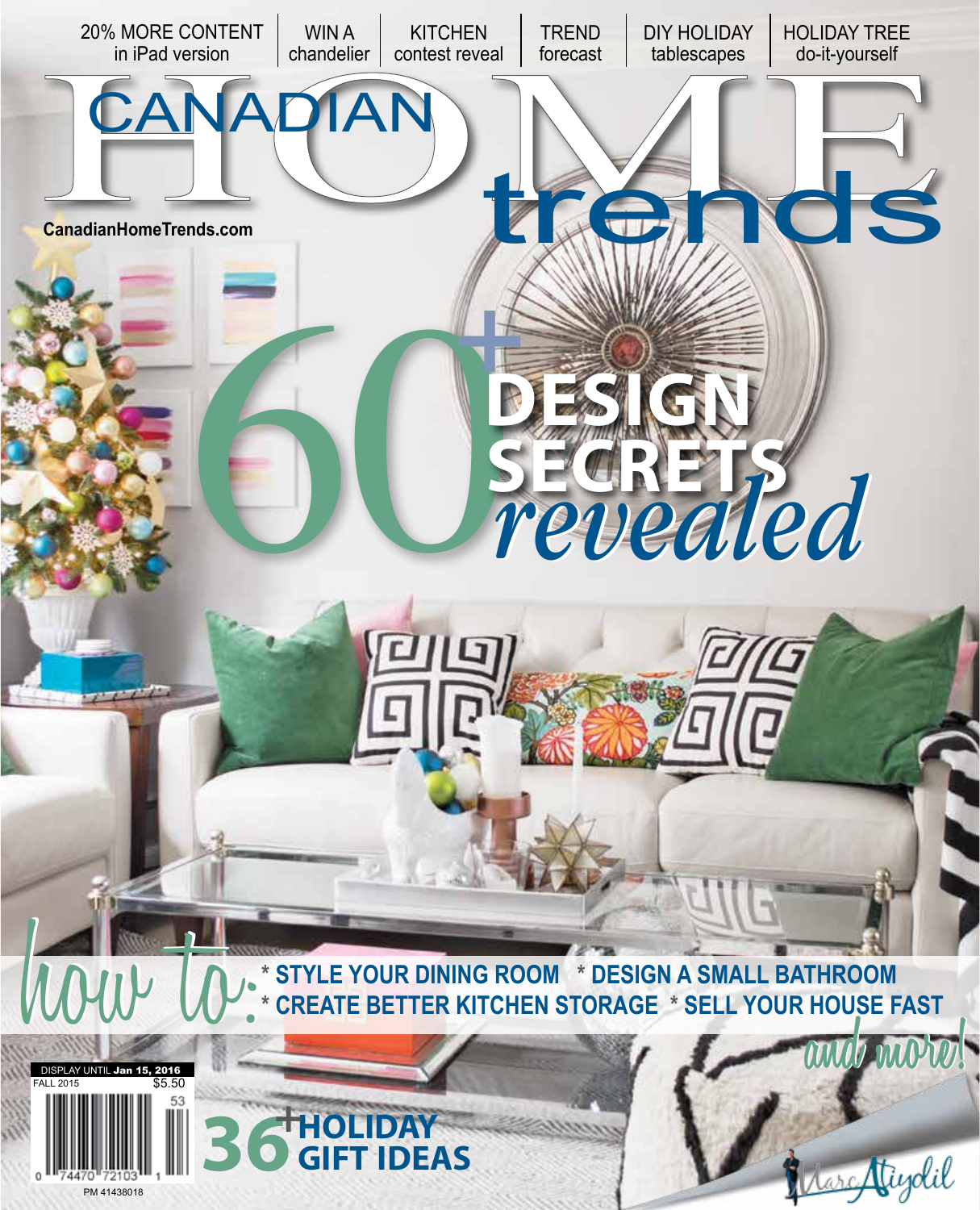

 $D$ 

ke z

⊎, n

93 CM

insider

insider

secrets

secrets

 $\sim$   $\sqrt{2}$ 

special edition